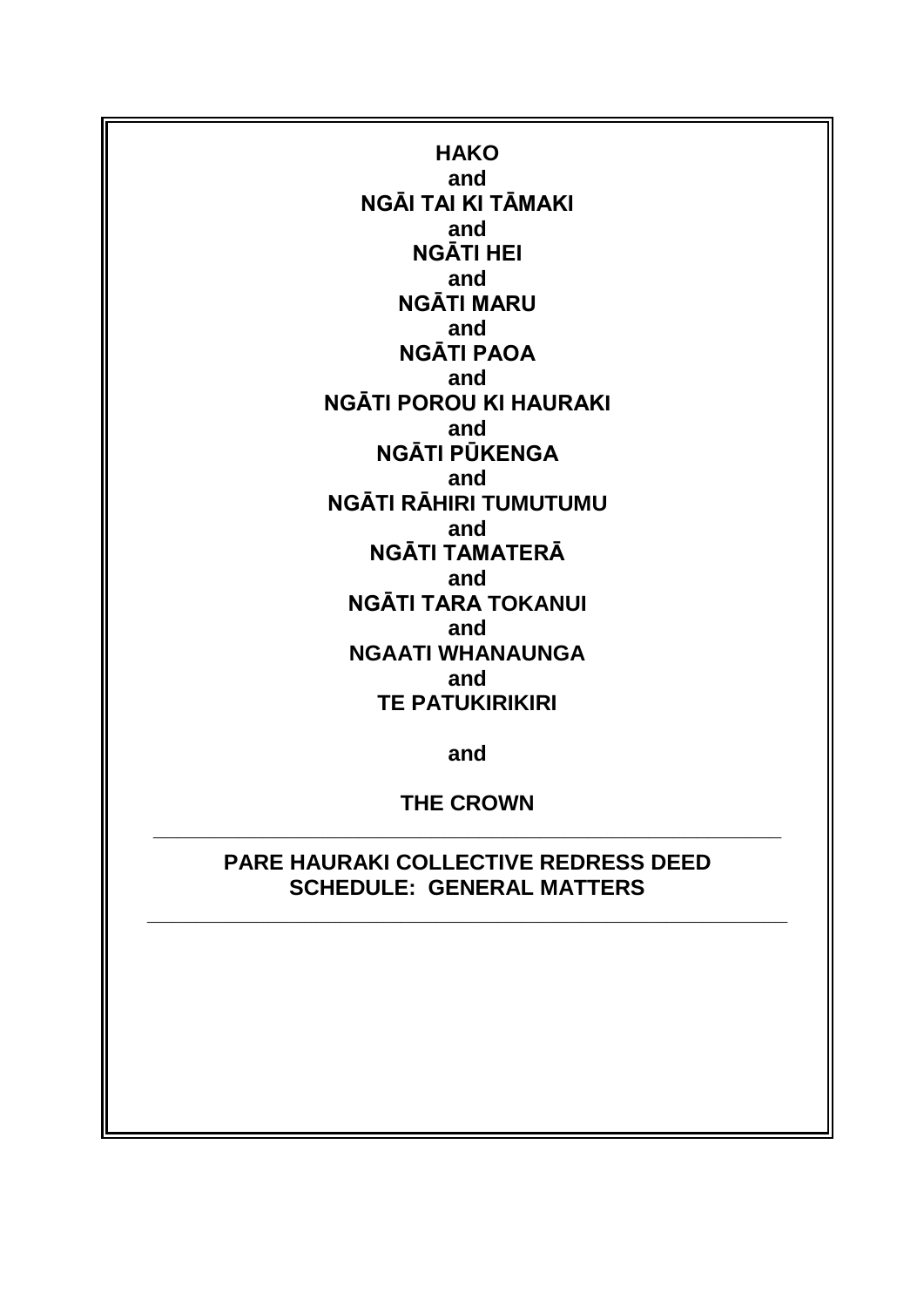# **TABLE OF CONTENTS**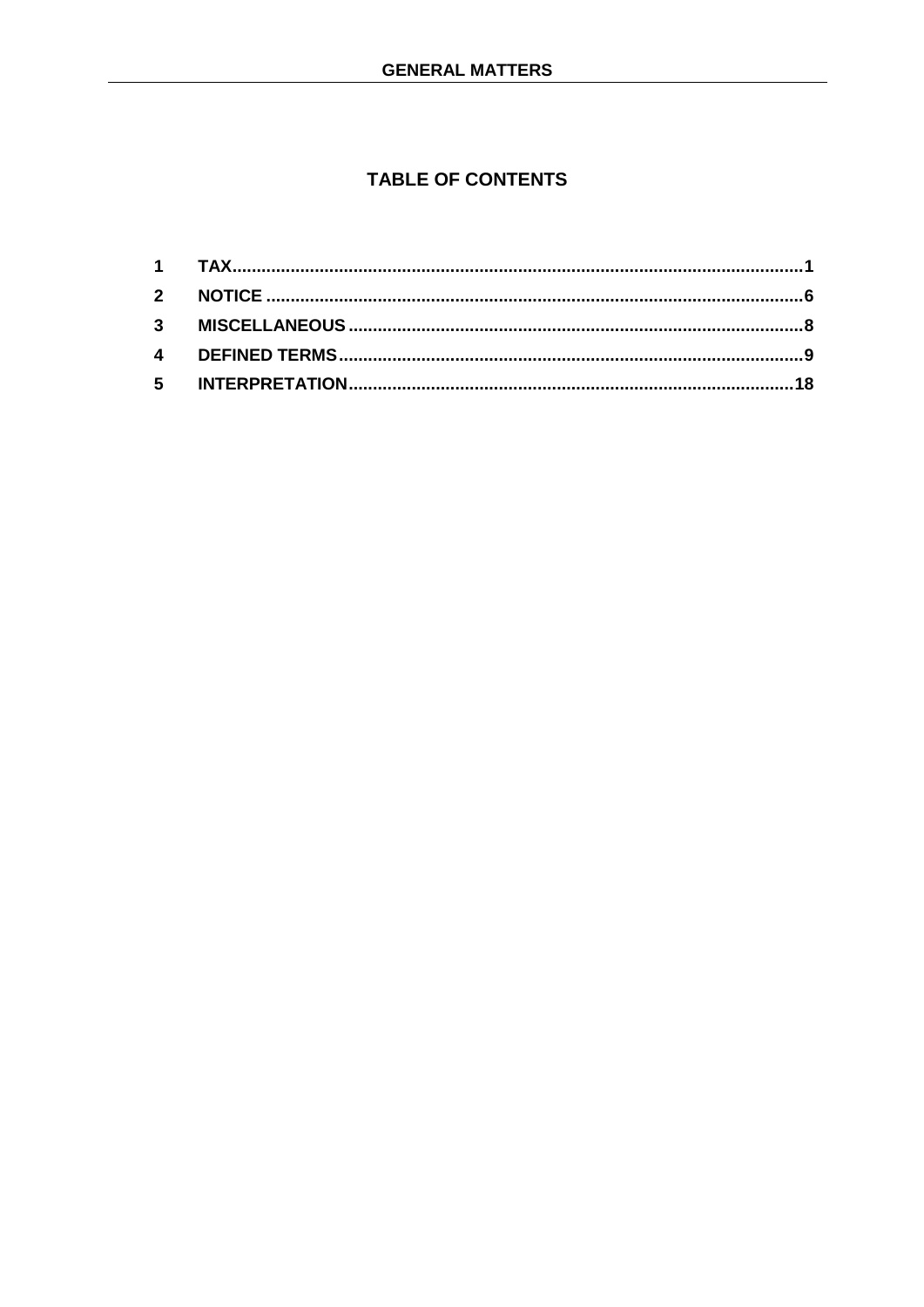# **1 TAX**

# **INDEMNITY**

- 1.1 The provision of Crown redress, or an indemnity payment, to a recipient entity is not intended to be –
	- 1.1.1 a taxable supply for GST purposes; or
	- 1.1.2 assessable income for income tax purposes.
- 1.2 The Crown must, therefore, indemnify each recipient entity for
	- 1.2.1 any GST payable by the entity in respect of the provision of Crown redress or an indemnity payment; and
	- 1.2.2 any income tax payable by the entity as a result of any Crown redress, or an indemnity payment, being treated as assessable income of the entity; and
	- 1.2.3 any reasonable cost or liability incurred by the entity in taking, at the Crown's direction, action –
		- (a) relating to an indemnity demand; or
		- (b) under paragraph 1.13 or paragraph 1.14.1(b).

### **LIMITS**

- 1.3 The tax indemnity under this deed
	- 1.3.1 does not apply to the following (which are subject to normal tax treatment):
		- (a) any amounts paid or distributed by the Crown Forestry Rental Trust in relation to the licensed land, including rental proceeds and interest on rental proceeds:
		- (b) the transfer of licensed land and of a deferred selection property:
		- (c) the transfer of RFR land under the deed documentation:
		- (d) a recipient entity's
			- (i) use of Crown redress or an indemnity payment; or
			- (ii) payment of costs, or any other amounts, in relation to Crown redress;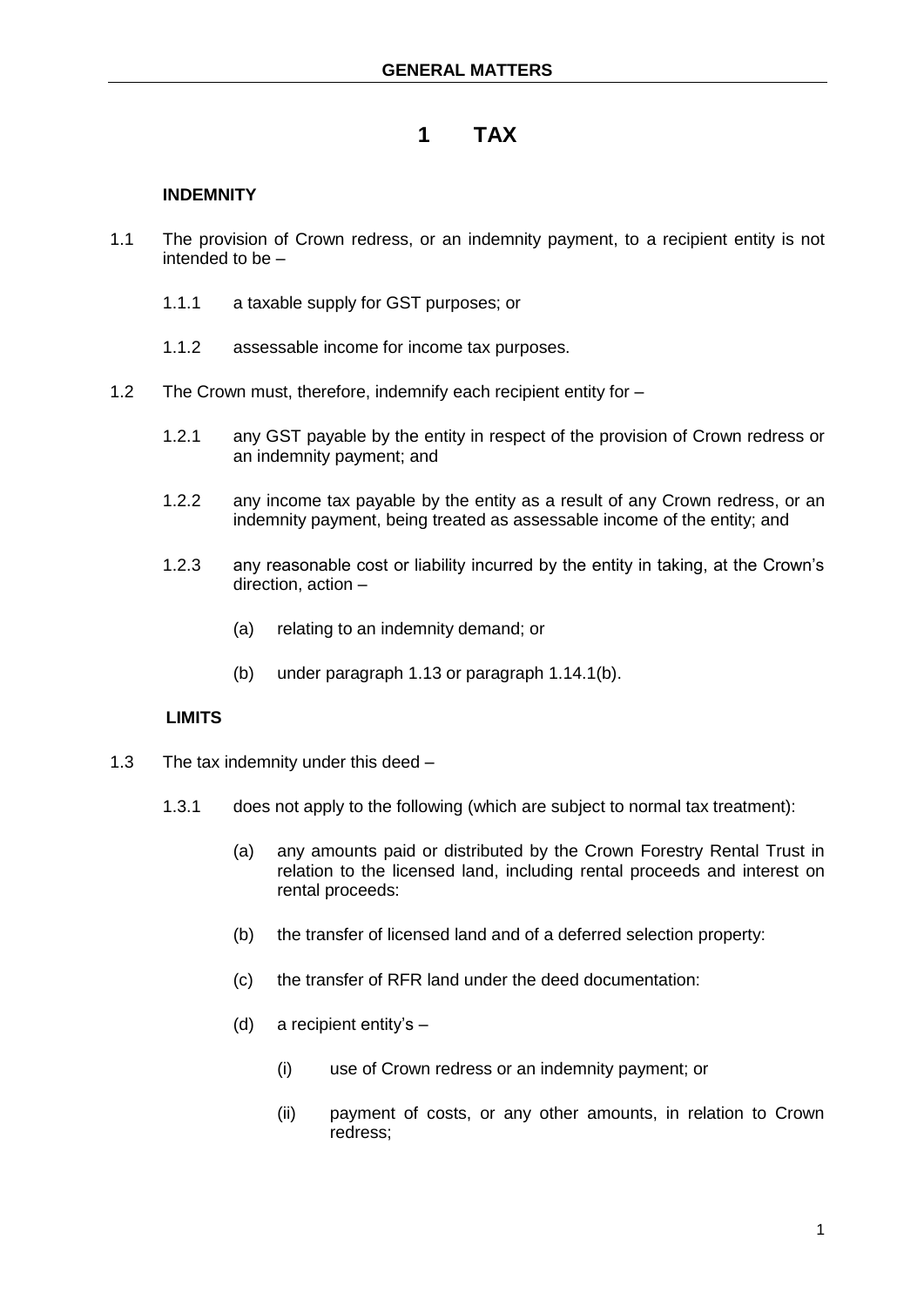- 1.3.2 does however apply to the transfer of each early release commercial property under clause 16.7, but only if the transfer –
	- (a) occurs in the timeframe set out in clause 16.7; and
	- (b) without consideration from the transferee.

### **ACKNOWLEDGEMENTS**

- 1.4 To avoid doubt, the parties acknowledge
	- 1.4.1 the Crown redress is provided with no other consideration being provided; and
	- 1.4.2 in particular, the following are not consideration for the Crown redress:
		- (a) an agreement under this deed to  $-$ 
			- (i) enter into an encumbrance, or other obligation, in relation to Crown redress; or
			- (ii) pay costs (such as rates, or other outgoings, or maintenance costs) in relation to Crown redress:
		- (b) the performance of that agreement; and
	- 1.4.3 nothing in this part is intended to imply that the provision of Crown redress, or an indemnity payment, is –
		- (a) a taxable supply for GST purposes; or
		- (b) assessable income for income tax purposes; and
	- 1.4.4 the transfer of a deferred selection property or RFR land under the deed documentation is a taxable supply for GST purposes; and
	- 1.4.5 the Pare Hauraki collective entities are the only entities that this deed contemplates performing a function described in section HF 2(2)(d)(i) or section HF 2(3)(e)(i) of the Income Tax Act 2007.

### **CONSISTENT ACTIONS**

- 1.5 None of the Pare Hauraki collective entities, a person associated with it, or the Crown will act in a manner that is inconsistent with this part 1.
- 1.6 In particular, each Pare Hauraki collective entity agrees that
	- 1.6.1 from the settlement date, it will be a registered person for GST purposes, unless it is not carrying on a taxable activity; and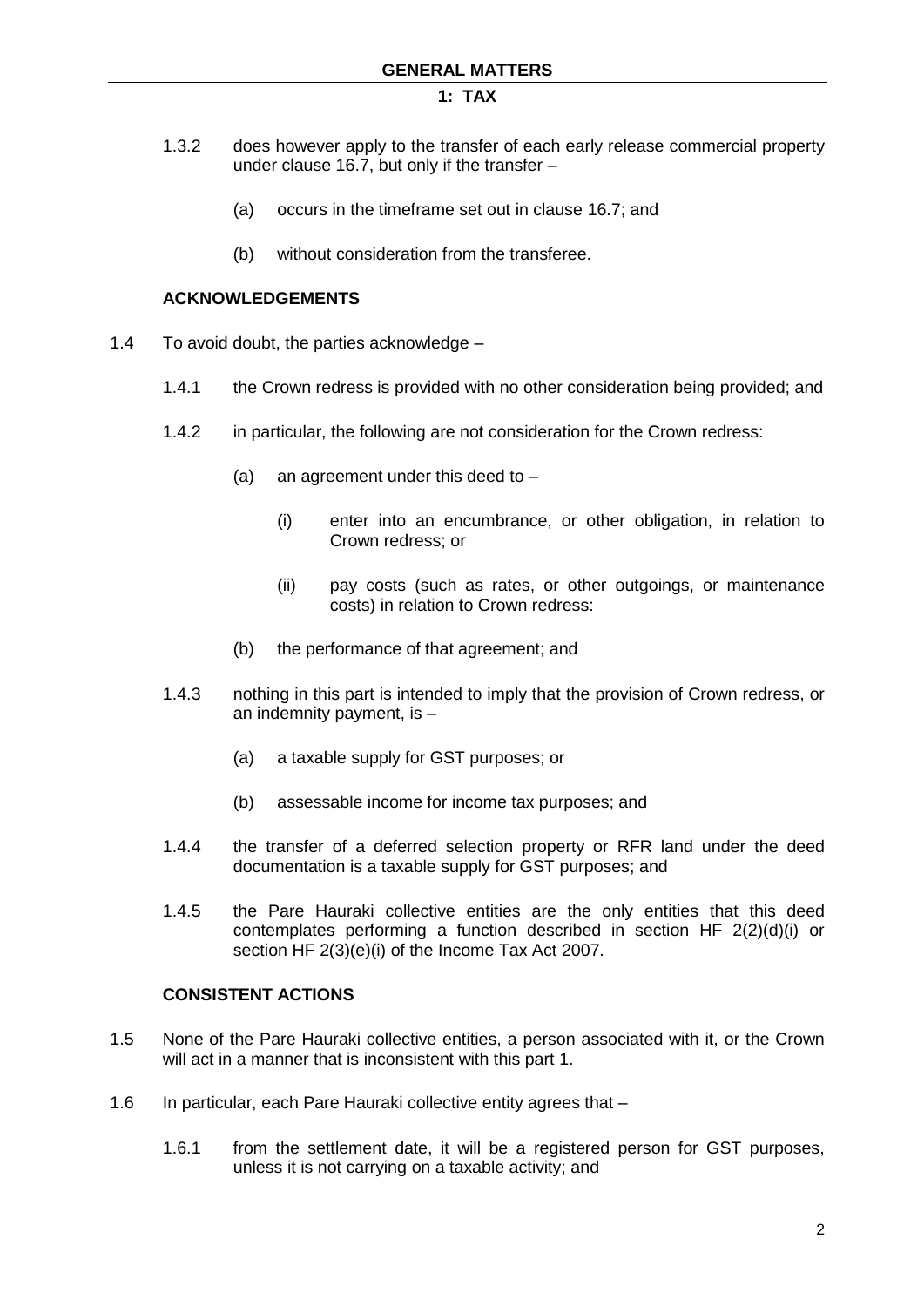- 1.6.2 neither it, nor any person associated with it, will claim with respect to the provision of Crown redress, or an indemnity payment, –
	- (a) an input credit for GST purposes; or
	- (b) a deduction for income tax purposes.

### **INDEMNITY DEMANDS**

- 1.7 A Pare Hauraki collective entity and the Crown must give notice to the other, as soon as reasonably possible after becoming aware that the Pare Hauraki collective entity may be entitled to an indemnity payment.
- 1.8 An indemnity demand
	- 1.8.1 may be made at any time after the settlement date; but
	- 1.8.2 must not be made more than 20 business days before the due date for payment of the tax, whether that date is –
		- (a) specified in an assessment; or
		- (b) a date for the payment of provisional tax; or
		- (c) otherwise determined; and
	- 1.8.3 must be accompanied by
		- (a) evidence of the tax, and of any other amount sought, which is reasonably satisfactory to the Crown; and
		- (b) if the demand relates to GST and the Crown requires, a GST tax invoice.

### **INDEMNITY PAYMENTS**

- 1.9 If a Pare Hauraki collective entity is entitled to an indemnity payment, the Crown may make the payment to  $-$ 
	- 1.9.1 the Pare Hauraki collective entity; or
	- 1.9.2 the Commissioner of Inland Revenue, on behalf of, and for the account of, the Pare Hauraki collective entity.
- 1.10 Each Pare Hauraki collective entity must pay an indemnity payment received by it to the Commissioner of Inland Revenue, by the later of –
	- 1.10.1 the due date for payment of the tax; or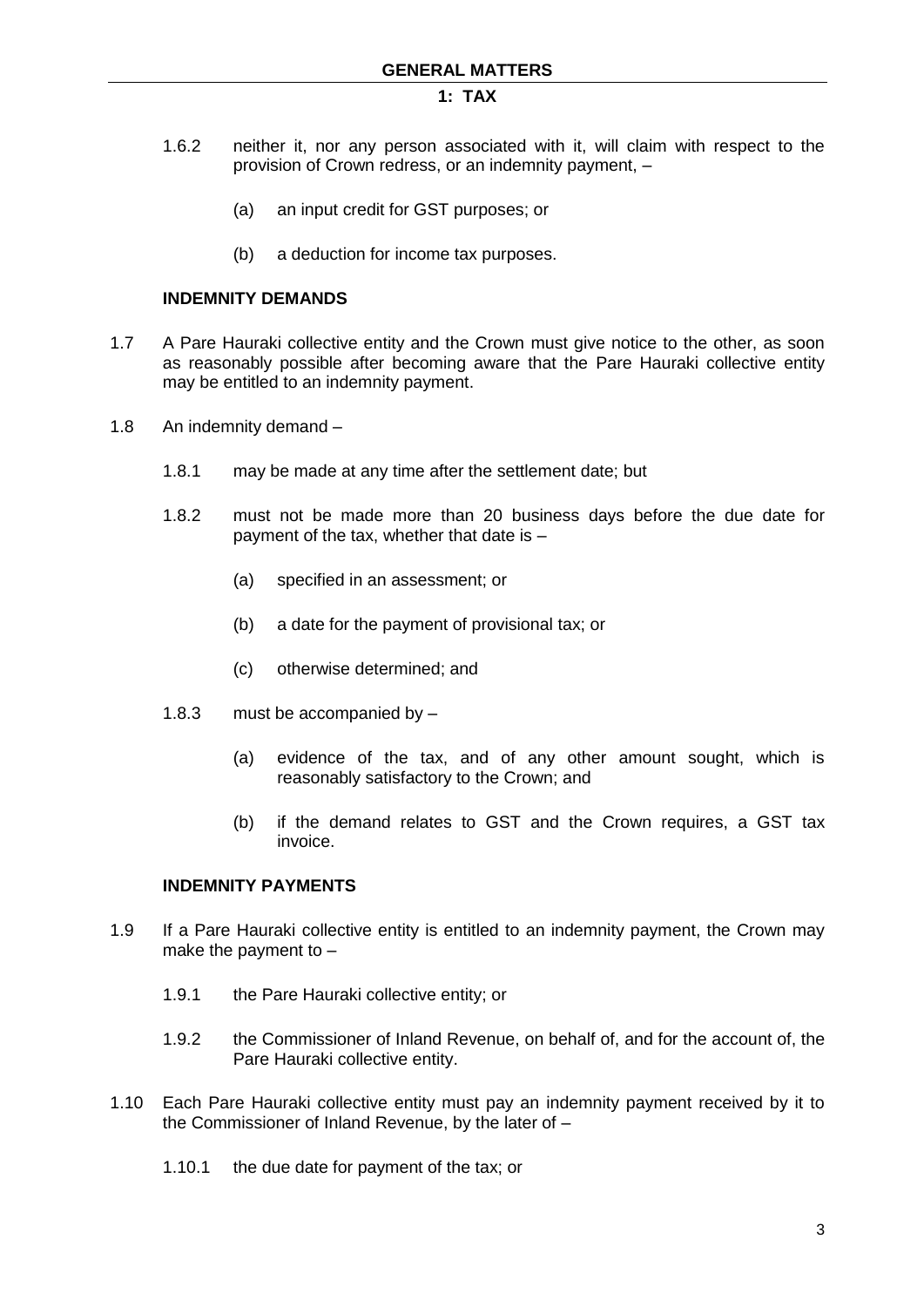1.10.2 the next business day after receiving the indemnity payment.

## **REPAYMENT**

- 1.11 If it is determined that some or all of the tax to which an indemnity payment relates is not payable, the relevant Pare Hauraki collective entity must promptly repay to the Crown any amount that –
	- 1.11.1 the Commissioner of Inland Revenue refunds or credits to the Pare Hauraki collective entity; or
	- 1.11.2 the Pare Hauraki collective entity has received but has not paid, and is not required to pay, to the Commissioner of Inland Revenue.
- 1.12 The Pare Hauraki collective entity has no right of set-off or counterclaim in relation to an amount payable by it under paragraph 1.11.

### **RULINGS**

1.13 Each Pare Hauraki collective entity must assist the Crown with an application to the Commissioner of Inland Revenue for a ruling, whether binding or not, in relation to the provision of Crown redress.

# **CONTROL OF DISPUTES**

- 1.14 If a Pare Hauraki collective entity is entitled to an indemnity payment, the Crown may
	- 1.14.1 by notice to the Pare Hauraki collective entity, require it to
		- (a) exercise a right to defer the payment of tax; and/or
		- (b) take any action specified by the Crown, and confirmed by expert legal tax advice as appropriate action in the circumstances, to respond to, and/or contest, –
			- (i) a tax assessment; and/or
			- (ii) a notice in relation to the tax, including a notice of proposed adjustment; or
	- 1.14.2 nominate and instruct counsel on behalf of the Pare Hauraki collective entity whenever it exercises its rights under paragraph 1.14.1; and
	- 1.14.3 recover from the Commissioner of Inland Revenue any tax paid that is refundable.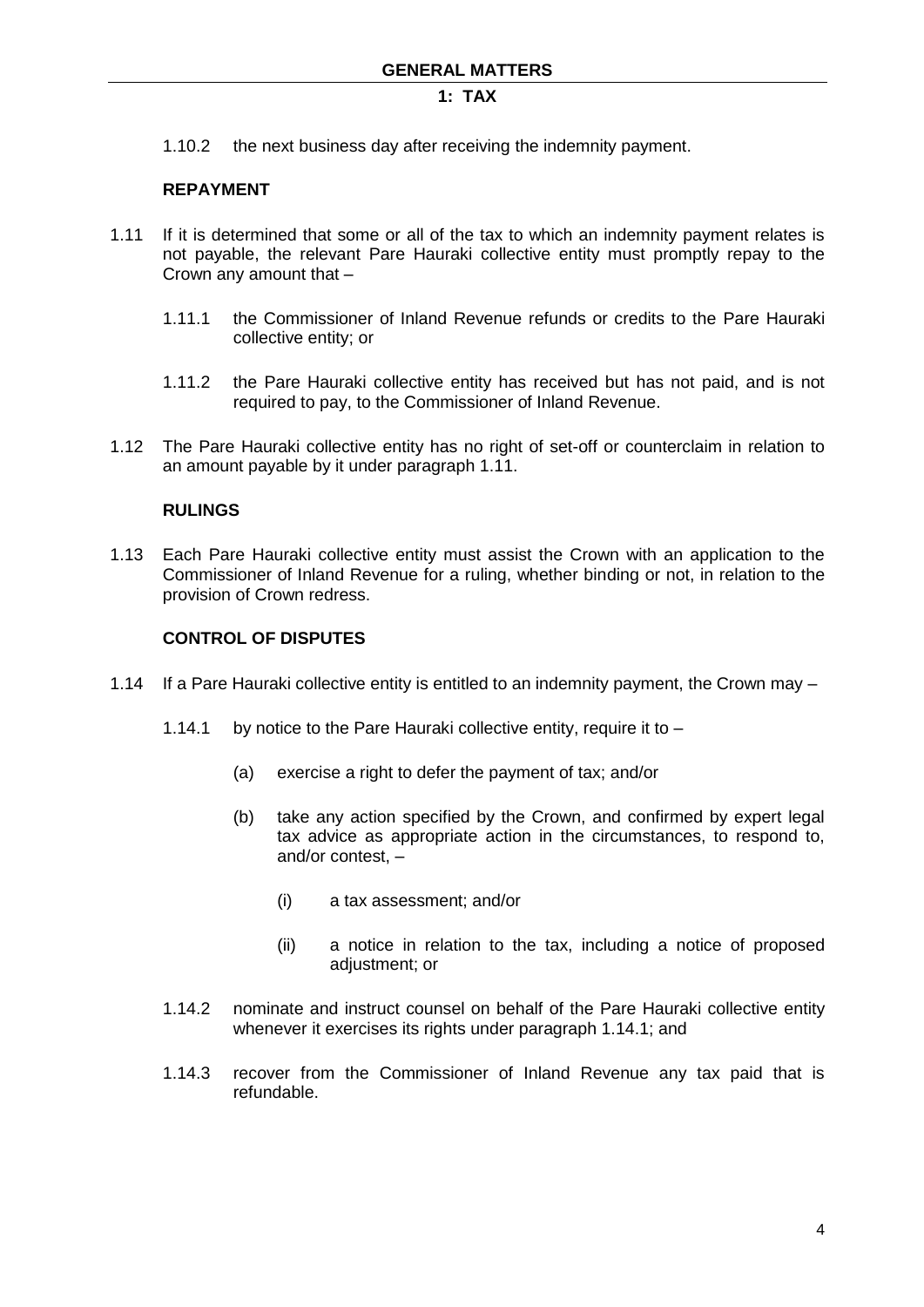### **DEFINITIONS**

1.15 In this part, unless the context requires otherwise, –

**provision**, in relation to redress, includes its payment, credit, transfer, vesting, making available, creation, or grant; and

**use**, in relation to redress or an indemnity payment, includes dealing with, payment, transfer, distribution, or application.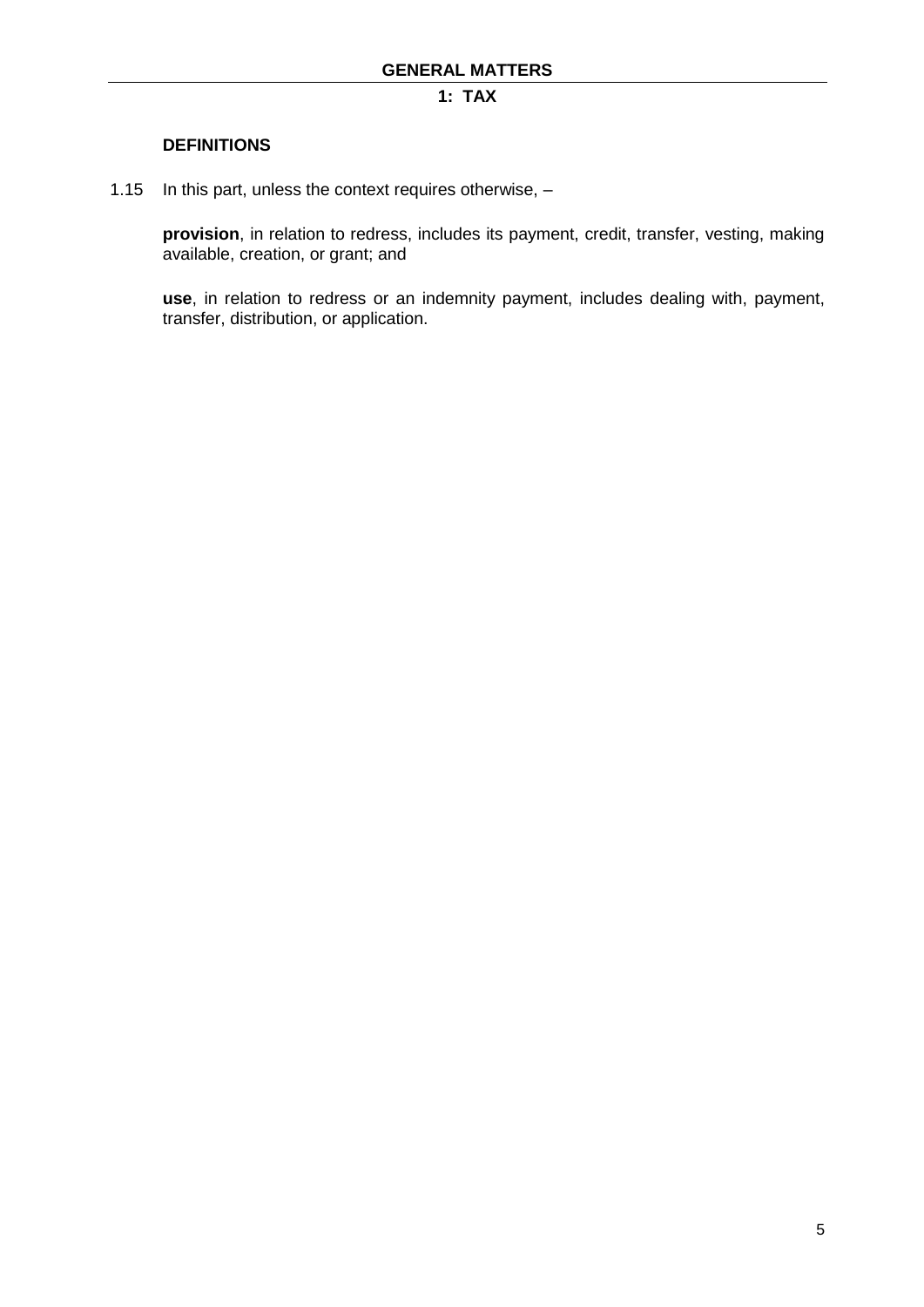# **2 NOTICE**

# **APPLICATION**

- 2.1 Unless otherwise provided in this deed, or a deed document, this part applies to a notice under this deed or a deed document.
- 2.2 In particular, this part is subject to the provisions of part 10 of the property redress schedule which provides for notice to the Crown in relation to, or in connection with, a redress property or a deferred selection property.

### **REQUIREMENTS**

- 2.3 A notice must be
	- 2.3.1 in writing; and
	- 2.3.2 signed by the person giving it; and
	- 2.3.3 addressed to the recipient at its address or facsimile number as provided
		- (a) in paragraph 2.6; or
		- (b) if the recipient has given notice of a new address or facsimile number or email address, in the most recent notice of a change of address or facsimile number or email address; and
	- $2.3.4$  given by  $-$ 
		- (a) personal delivery (including by courier) to the recipient's street address; or
		- (b) sending it by pre-paid post addressed to the recipient's postal address; or
		- (c) faxing it to the recipient's facsimile number; or
		- (d) sending it by electronic mail to the recipient's email address.

### **TIMING**

- 2.4 A notice is to be treated as having been received:
	- 2.4.1 at the time of delivery, if personally delivered; or
	- 2.4.2 on the sixth day after posting, if posted; or
	- 2.4.3 on the day of transmission, if faxed, or sent by electronic mail.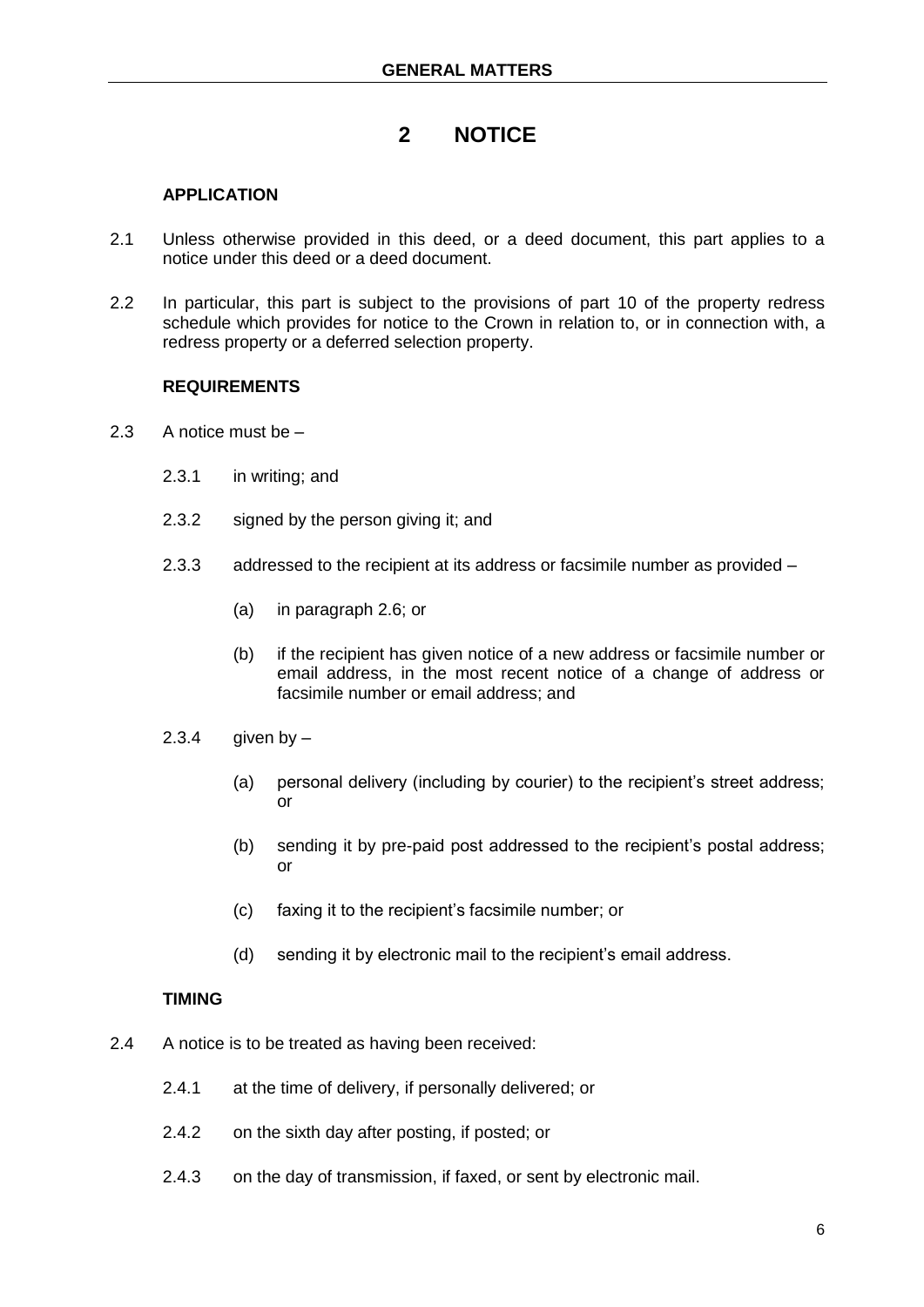# **2: NOTICE**

2.5 However, if a notice is treated under paragraph 2.4 as having been received after 5pm on a business day, or on a non-business day, it is to be treated as having been received on the next business day.

### **ADDRESSES**

- 2.6 The address of
	- 2.6.1 the Pare Hauraki collective entities is -

Atkins Holm Majurey Limited Level 19 48 Emily Place **AUCKLAND** 1010

PO Box 1585 Shortland Street **AUCKLAND** 1140

2.6.2 the Crown is –

C/- The Solicitor General Crown Law Office Level 3 Justice Centre 19 Aitken Street PO Box 2858 **WELLINGTON**

Facsimile No. 04 473 3482

Email address: library@crownlaw.govt.nz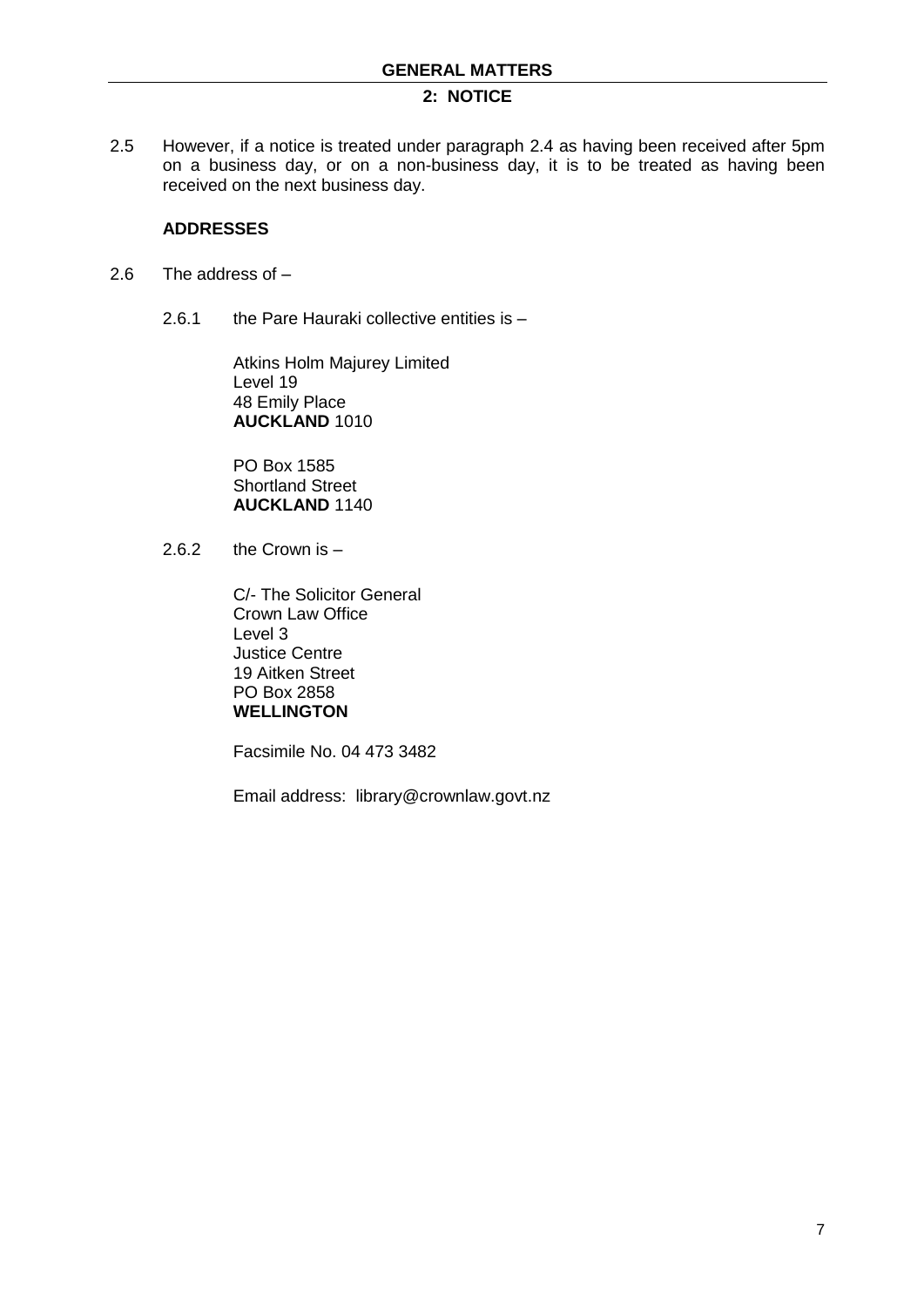# **3 MISCELLANEOUS**

## **AMENDMENTS**

3.1 This deed may be amended only by written agreement signed by all the Pare Hauraki collective entities and the Crown.

# **ENTIRE AGREEMENT**

- 3.2 This deed, and each of the deed documents, in relation to the matters in it,
	- 3.2.1 constitutes the entire agreement between the parties; and
	- 3.2.2 supersedes all earlier representations, understandings, and agreements.

## **NO ASSIGNMENT OR WAIVER**

- 3.3 Paragraph 3.4 applies to rights and obligations under this deed or a deed document.
- 3.4 Except as provided in this deed or a deed document, a party
	- 3.4.1 may not transfer or assign its rights or obligations; and
	- $3.4.2$  does not waive a right by  $-$ 
		- (a) failing to exercise it; or
		- (b) delaying in exercising it; and
	- 3.4.3 is not precluded by a single or partial exercise of a right from exercising
		- (a) that right again; or
		- (b) another right.

### **NAMES USED IN PLACE OF GEOGRAPHIC NAMES**

3.5 Each of the following is a name used in this deed for a place or feature that is not its official geographic name:

| Name used in this deed | Official geographic name    |
|------------------------|-----------------------------|
| Tīkapa Moana           | Hauraki Gulf / Tīkapa Moana |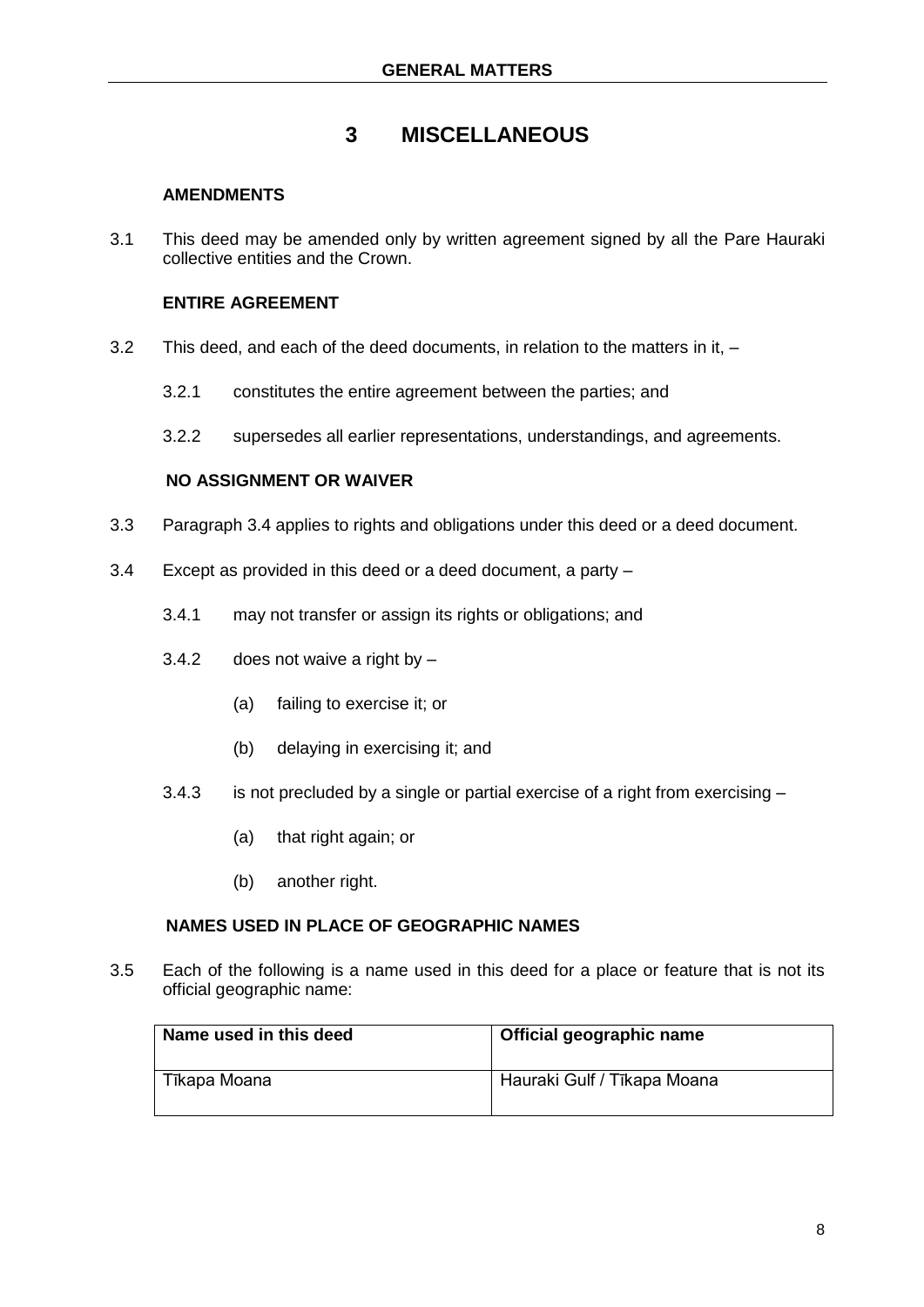### 4.1 In this deed –

**administering body** has the meaning given to it by section 2(1) of the Reserves Act 1977; and

**assessable income** has the meaning given to it by section YA 1 of the Income Tax Act 2007; and

**attachments** means the attachments to this deed; and

**Board** means, for the purposes of part 8 of the deed, the Moehau Tupuna Maunga Board established under clause 8.7; and

**business day** means a day that is not –

- (a) a Saturday or a Sunday; or
- (b) Waitangi Day, Good Friday, Easter Monday, Anzac Day, the Sovereign's Birthday, or Labour Day; or
- (c) if Waitangi Day or Anzac Day falls on a Saturday or Sunday, the following Monday; or
- (d) a day in the period commencing with 25 December in any year and ending with 15 January in the following year; or
- (e) a day that is observed as the anniversary of the province of  $-$ 
	- (i) Wellington; or
	- (ii) Auckland; and

**commercial redress** means the redress provided by or under –

- (a) parts 16 and 17 of the deed;
- (b) the Pare Hauraki collective redress legislation giving effect to any of those clauses; and

**commercial redress property** means each property described in part 4 of the property redress schedule; and

**Commissioner of Crown Lands** has the same meaning as Commissioner in section 2 of the Land Act 1948; and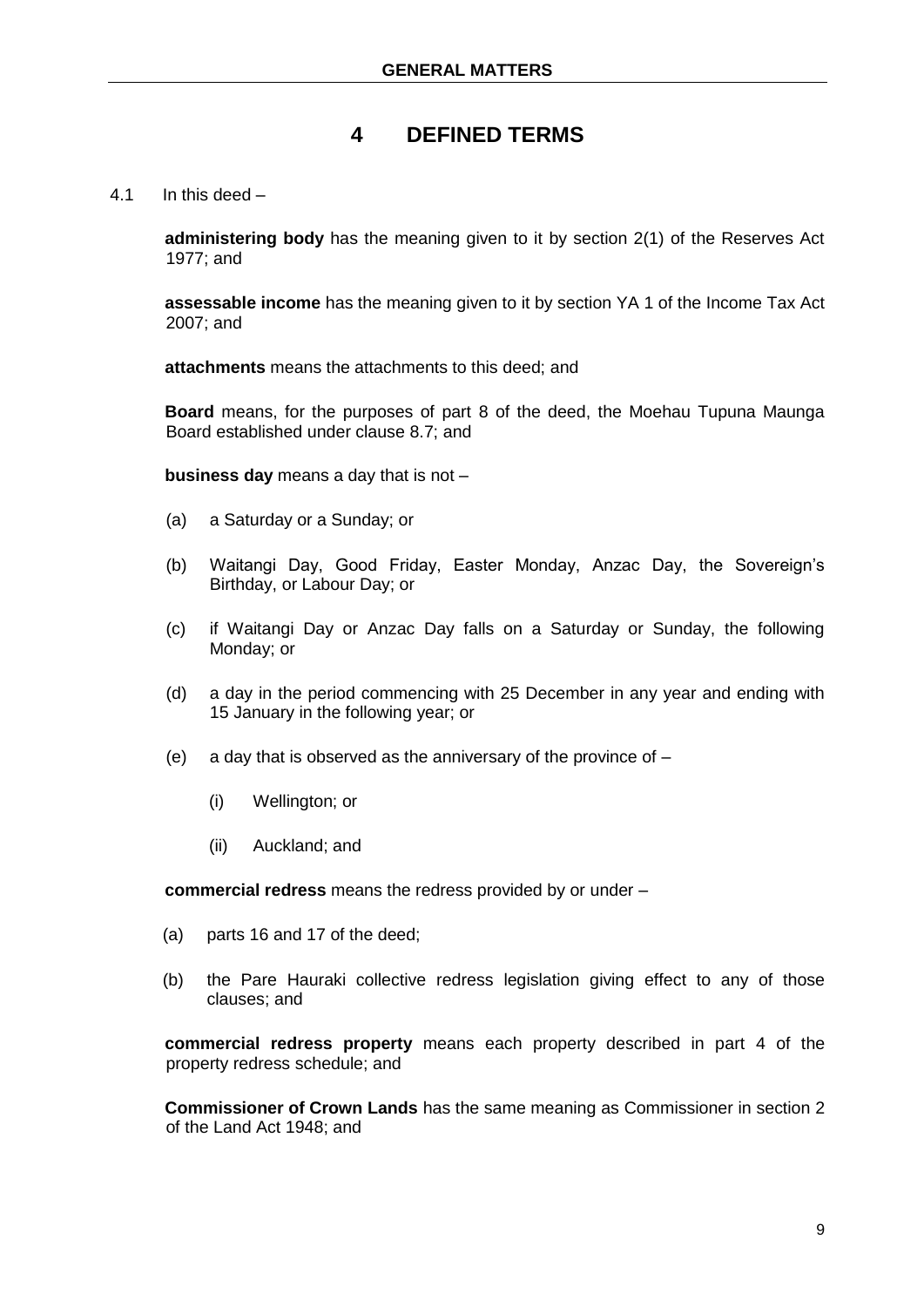**Commissioner of Inland Revenue** includes, where applicable, the Inland Revenue Department; and

**consent authority** has the meaning given to it by section 2(1) of the Resource Management Act 1991; and

**conservation area** has the meaning given to it by section 2(1) of the Conservation Act 1987; and

**conservation board** means a board established under section 6L of the Conservation Act 1987; and

**Conservation Framework Area** means the area identified as the Conservation Framework Area in part 4 of the attachments; and

**Crown** has the meaning given to it by section 2(1) of the Public Finance Act 1989; and

**Crown forest land** has the meaning given to it by section 2(1) of the Crown Forest Assets Act 1989; and

#### **Crown forestry licence** –

- (a) has the meaning given to it by section 2(1) of the Crown Forest Assets Act 1989; and
- (b) in relation to licensed land, means the licence described in relation to that land in part 5 of the property redress schedule; and

**Crown Forestry Rental Trust** means the trust established by the Crown forestry rental trust deed; and

**Crown forestry rental trust deed** means the trust deed made on 30 April 1990 establishing the Crown Forestry Rental Trust under section 34(1) of the Crown Forest Assets Act 1989; and

### **Crown redress** –

- (a) means redress
	- (i) provided by the Crown to each recipient entity; or
	- (ii) vested by the Pare Hauraki collective redress legislation in a recipient entity that was, immediately prior to the vesting, owned by or vested in the Crown; and
- (b) includes the right of the Pare Hauraki collective commercial entity under the deed documentation of first refusal in relation to RFR land and each deferred selection property; and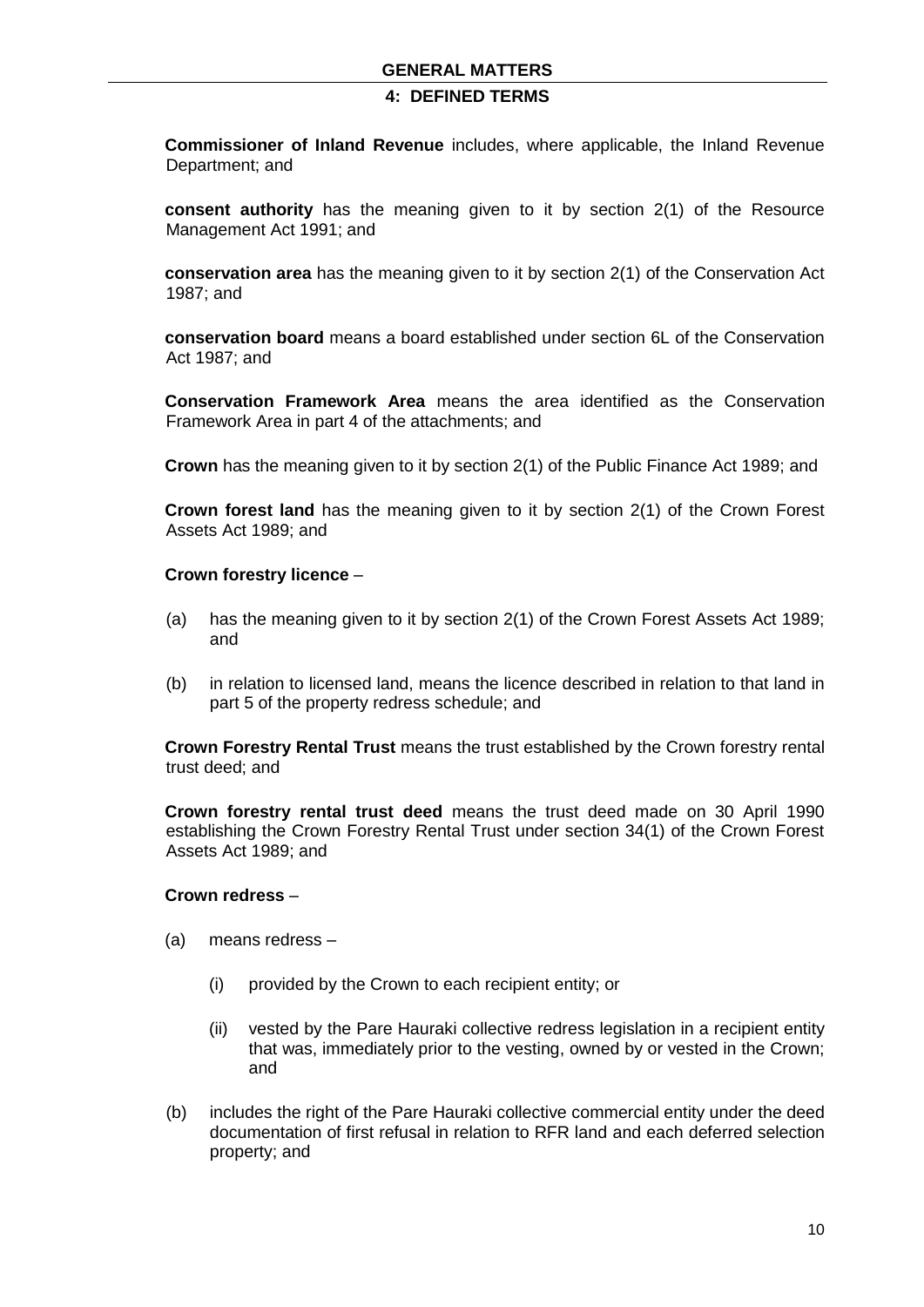- (c) includes any part of the Crown redress; and
- (d) does not include
	- (i) an obligation of the Crown under the deed documentation to transfer RFR land or a deferred selection property; or
	- (ii) RFR land or a deferred selection property; or
	- (iii) any on-account payment made to entities other than a Pare Hauraki collective entity; and

**cultural redress** means the redress provided by or under –

- (a) parts 5 to 13 and 15 of the deed; or
- (b) the Pare Hauraki collective redress legislation giving effect to any of those clauses; and

**cultural redress property** means each property described in part 1 of schedule 2 of the draft collective bill, being Moehau Tupuna Maunga and Te Aroha Tupuna Maunga; and

**date of this deed** means the date this deed is signed by the parties; and

**deed** means the main body of this deed, the schedules, and the attachments; and

**deed document** means a document entered into to give effect to this deed; and

**deed documentation** means this deed and the Pare Hauraki collective redress legislation; and

**deed plan** means a deed plan in the attachments; and

**deferred selection period** means the period of 5 years commencing on the settlement date; and

**deferred selection property** means each property described in part 6 of the property redress schedule; and

**Director-General** has the meaning given to it by section 2(1) of the Conservation Act 1987; and

**documents schedule** means the documents schedule to this deed; and

**draft collective bill** means the draft collective bill in part 17 of the attachments; and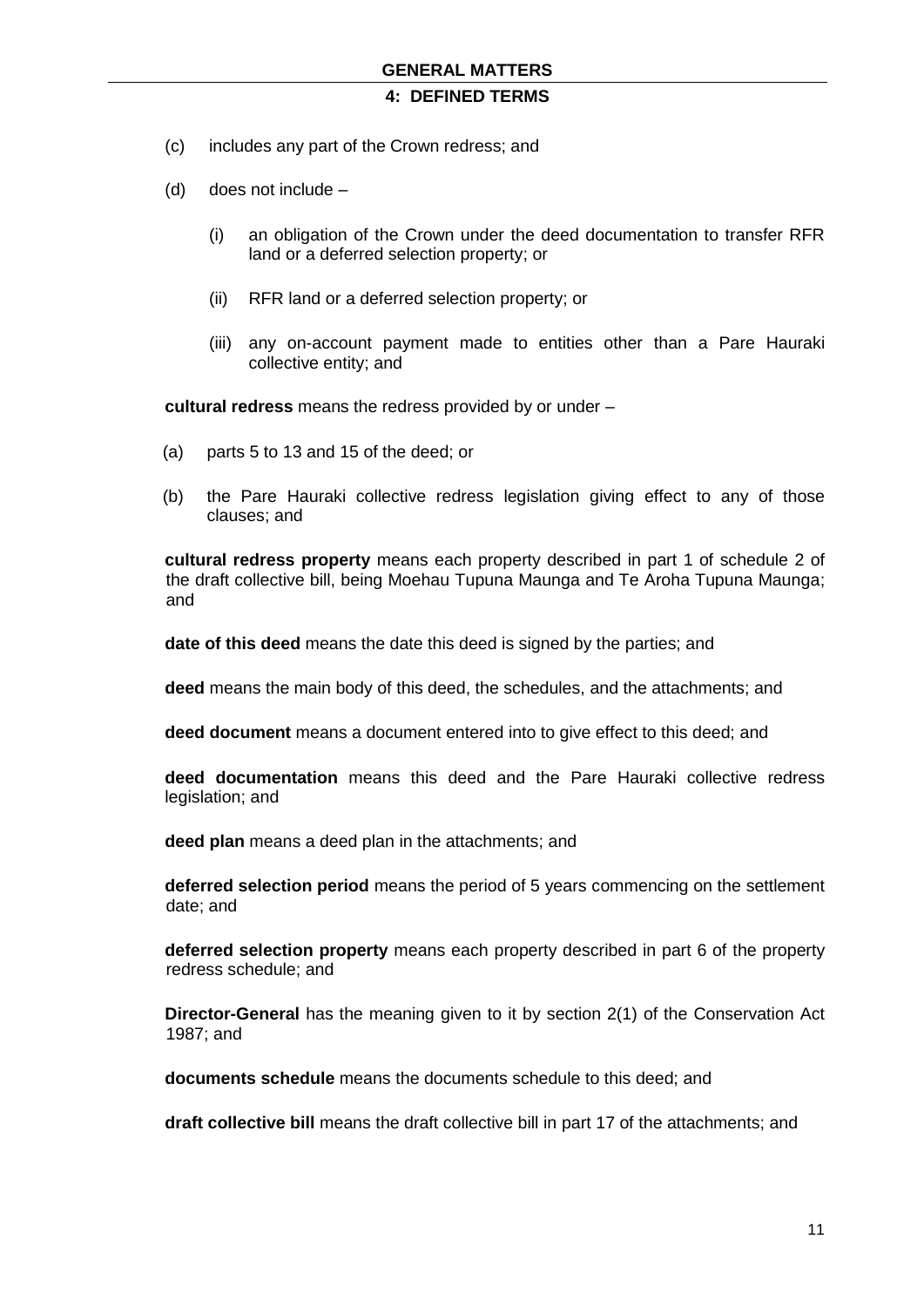**early release commercial redress property** means each property described in part 3 of the property redress schedule; and

**early release commercial redress property transfer terms** means the agreement for sale and purchase in relation to the early release commercial redress properties entered into by the Pare Hauraki collective commercial entity and:

- (a) the Chief Executive of LINZ, for the properties numbered 2, 4-7, 9-12, 14-17, 20, 22, 25, 26 and 29 in part 3 of the property redress schedule; and
- (b) the Commissioner of Crown Lands, for the properties numbered 1, 3, 8, 13, 18, 19, 21, 23, 24, 27 and 28 in part 3 of the property redress schedule; and

**encumbrance**, in relation to a property, means a lease, tenancy, licence, licence to occupy, easement, covenant, or other right or obligation, affecting that property; and

**Environment Court** means the court referred to in section 247 of the Resource Management Act 1991; and

**Fisheries RFR deed over quota** means the form of deed set out in part 4 of the documents schedule; and

**general matters schedule** means this schedule; and

**governance entity** means, in respect of each Iwi of the Iwi of Hauraki, the entity which receives the redress under the collective redress deed of historical Treaty of Waitangi claims between that Iwi and the Crown; and

### **GST** –

- (a) means goods and services tax chargeable under the Goods and Services Tax Act 1985; and
- (b) includes, for the purposes of part 1 of this schedule, any interest or penalty payable in respect of, or on account of, the late or non-payment of GST; and

**Hauraki Athenree Forest** means the licensed land described by that name in part 5 of the property redress schedule; and

**Hauraki Gulf Marine Park** means the park established under section 33 of the Hauraki Gulf Marine Park Act 2000; and

**Hauraki Waihou Forest** means the licensed land described by that name in part 5 of the property redress schedule; and

**Heritage New Zealand Pouhere Taonga** means the Crown entity established by section 9 of the Heritage New Zealand Pouhere Taonga Act 2014; and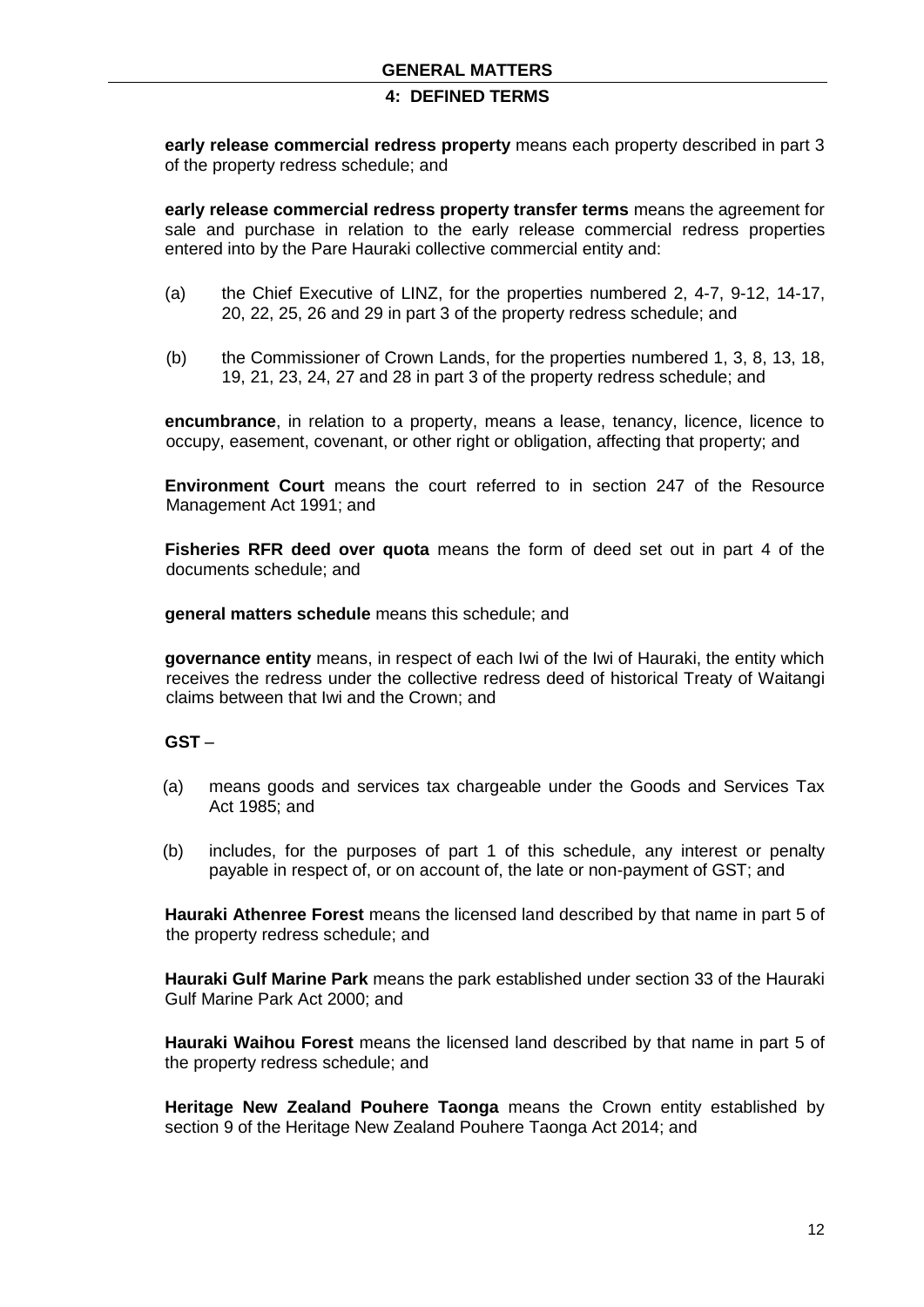**historical Treaty claims** has the meaning given to it by section 2 of the Treaty of Waitangi Act 1975; and

**Housing New Zealand RFR land** means that land listed as Housing New Zealand RFR land in table 6 of part 7 of the attachments; and

**income tax** means income tax imposed under the Income Tax Act 2007 and includes, for the purposes of part 1 of this schedule, any interest or penalty payable in respect of, or on account of, the late or non-payment of income tax; and

**indemnity demand** means a demand made by a Pare Hauraki collective entity to the Crown under part 1 of this schedule for an indemnity payment; and

**indemnity payment** means a payment made by the Crown under part 1 of this schedule; and

**Iwi of Hauraki** has the meaning given to it in clause 23.2; and

**King Family RFR property** means the property listed in table 1 of part 7 of the attachments as King Family RFR property; and

**land holding agency**, in relation to, –

- (a) a cultural redress property, means the Department of Conservation; and
- (b) the licensed land, a commercial redress property or a deferred selection property, means the department specified opposite that property in parts 4 to 6 of the property redress schedule; and

### **licensed land** –

- (a) means the land described in part 5 of the property redress schedule; but
- (b) excludes
	- (i) all trees growing, standing, or lying on the land; and
	- (ii) all improvements that have been acquired by a purchaser of trees on the land or made, after the acquisition of the trees by the purchaser, or by the licensee; and

**LINZ** means Land Information New Zealand; and

**main body of this deed** means all of this deed, other than the schedules and attachments; and

**Minister** means a Minister of the Crown; and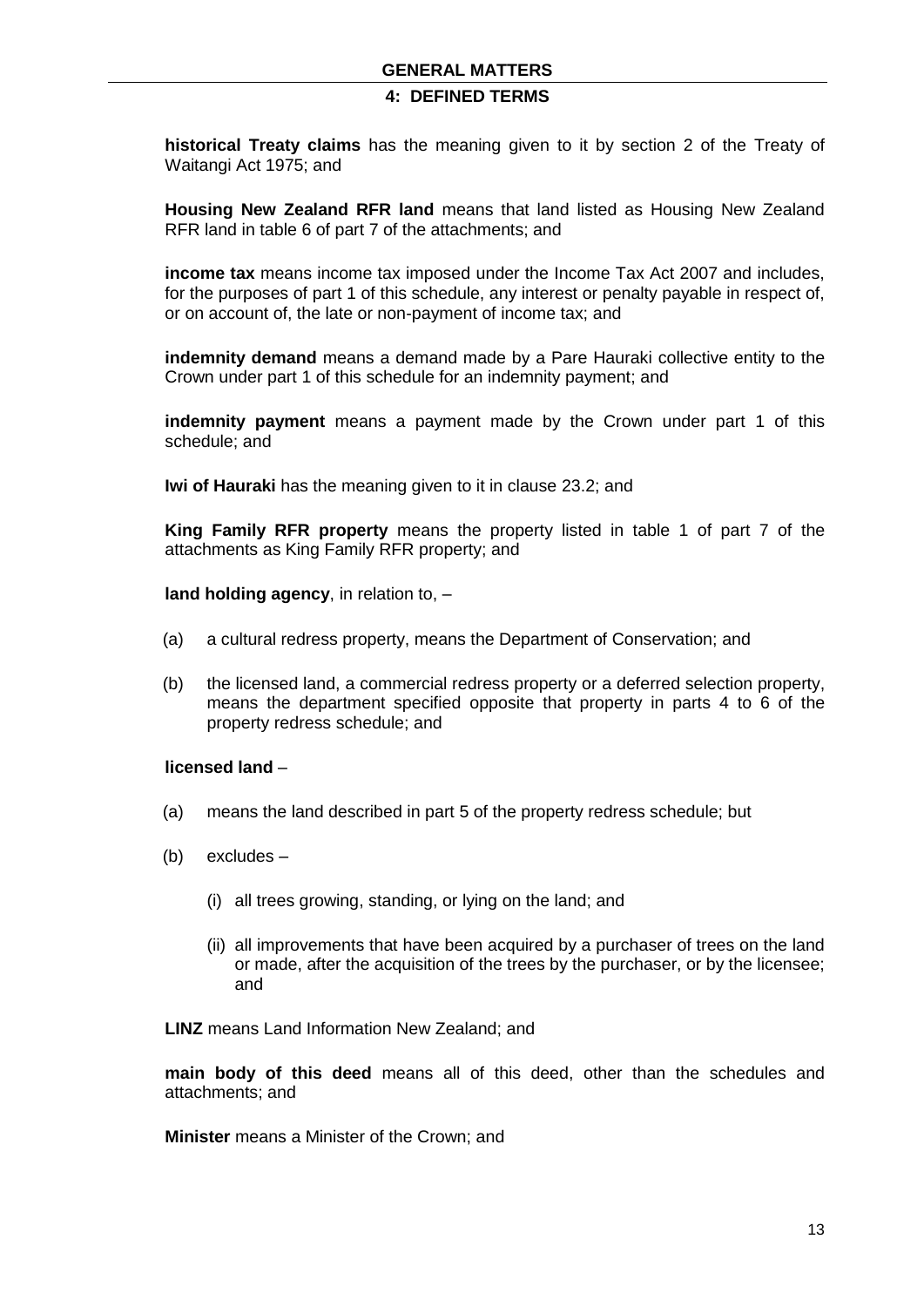**month** means a calendar month; and

**New Zealand Conservation Authority** means the authority established under section 6A of the Conservation Act 1987; and

**New Zealand unit** has the meaning given to it by section 4(1) of the Climate Change Response Act 2002; and

**notice** means a notice given under part 2 of this schedule, or any other applicable provisions of this deed, and **notify** has a corresponding meaning; and

**party** means each of the following:

- (a) the Iwi of Hauraki:
- (b) each Pare Hauraki collective entity:
- (c) the Crown; and

**Pare Hauraki collective CFL land entity** means the limited partnership to be named Pare Hauraki Ngahere Limited Partnership and established and registered in accordance with clauses 18.7.3 and 18.7.4; and

**Pare Hauraki collective commercial entity** means the limited partnership to be named Pare Hauraki Whenua Limited Partnership and established and registered in accordance with clauses 18.7.3 and 18.7.4; and

**Pare Hauraki collective entity** means each of –

- (a) the Pare Hauraki collective CFL land entity; and
- (b) the Pare Hauraki collective commercial entity; and
- (c) the Pare Hauraki collective cultural entity; and

**Pare Hauraki collective cultural entity** means the trustee for the time being of a trust to be called the Pare Hauraki Cultural Redress Trust, and to be established in accordance with clause 18.7.2, acting in its capacity as trustee of that trust; and

**Pare Hauraki collective redress legislation** means, if the bill proposed by the Crown for introduction to the House of Representatives under clause 18.1 is passed, the resulting Act; and

**Pare Hauraki redress area** means the area identified as the Pare Hauraki redress area in part 1 of the attachments; and

**Pare Hauraki redress area map** means the map identifying the Pare Hauraki negotiation area in the attachments; and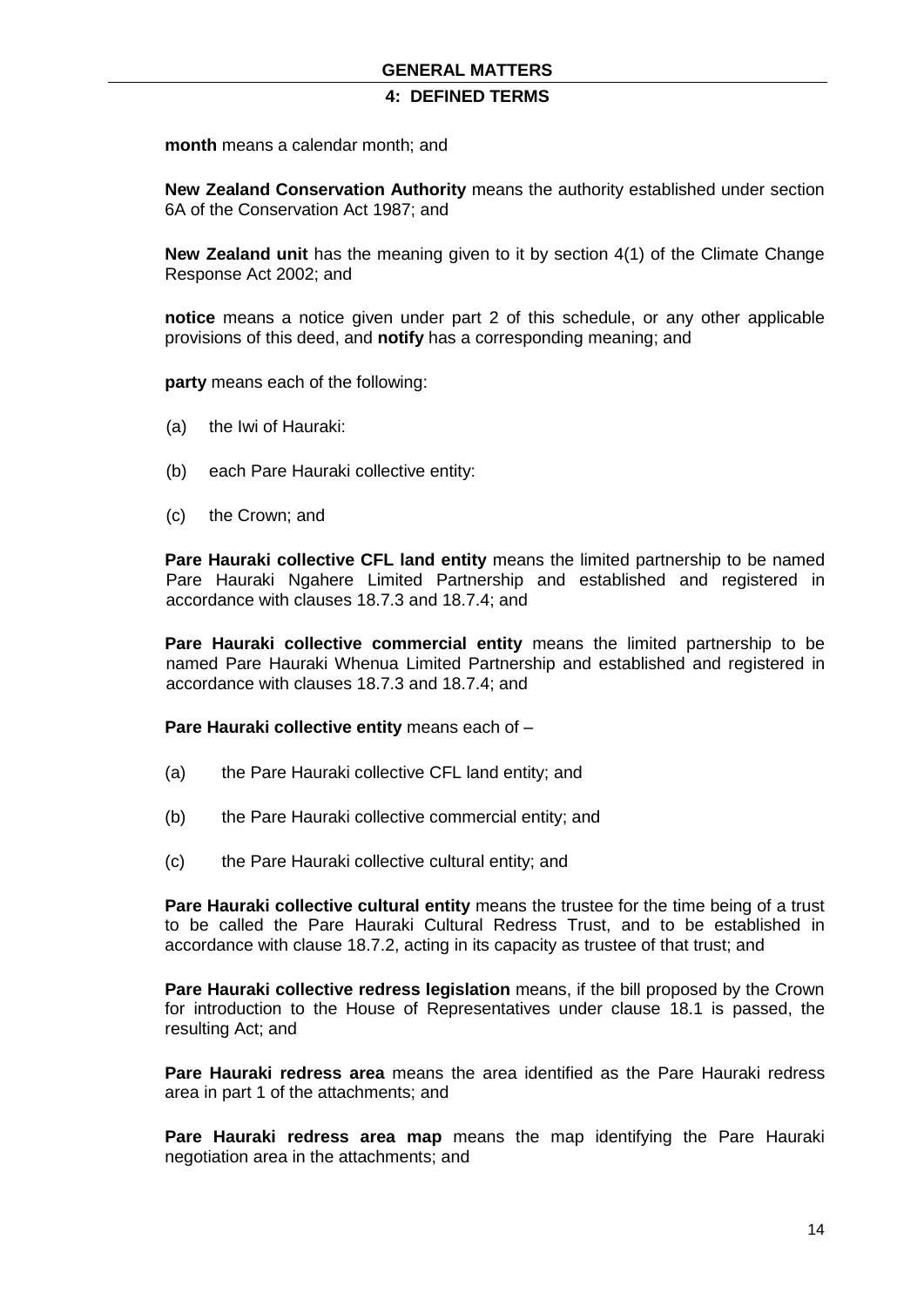**person** includes an individual, a corporation sole, a body corporate, and an unincorporated body; and

**property redress schedule** means the property redress schedule to this deed; and

**purchased deferred selection property** means each deferred selection property in relation to which the Pare Hauraki collective commercial entity and the Crown are to be treated under paragraph 7.4 of the property redress schedule as having entered into an agreement for its sale and purchase; and

**recipient entity** means, in respect of each property to be vested or transferred under this deed or the Pare Hauraki collective redress legislation, the collective governance entity the property is to be vested in or transferred to; and

**redress property** means a cultural redress property or a commercial redress property; and

**rental proceeds** has the meaning given to it by the Crown forestry rental trust deed; and

**Reserve** means, for the purposes of part 8 of the deed, the Moehau Tupuna Maunga Reserve created under clause 8.3; and

**resource consent** has the meaning given to it by section 2(1) of the Resource Management Act 1991; and

**resumptive memorial** means a memorial entered on a certificate of title or computer register under any of the following sections:

- (a) 27A of the State-Owned Enterprises Act 1986:
- (b) 211 of the Education Act 1989:
- (c) 38 of the New Zealand Railways Corporation Restructuring Act 1990; and

**RFR area** means the area shown on the plan in part 6 of the attachments; and

**RFR land** has the meaning given to it in section 222 of the draft collective bill; and

**RFR landowner** has the meaning given to it in section 221 of the draft collective bill; and

**schedules** means the schedules to this deed, being the general matters schedule, the property redress schedule, and the documents schedule; and

**second right of refusal land** has the meaning given to it in section 259 of the draft collective bill as that definition refers to the land described in part 8 of the attachments; and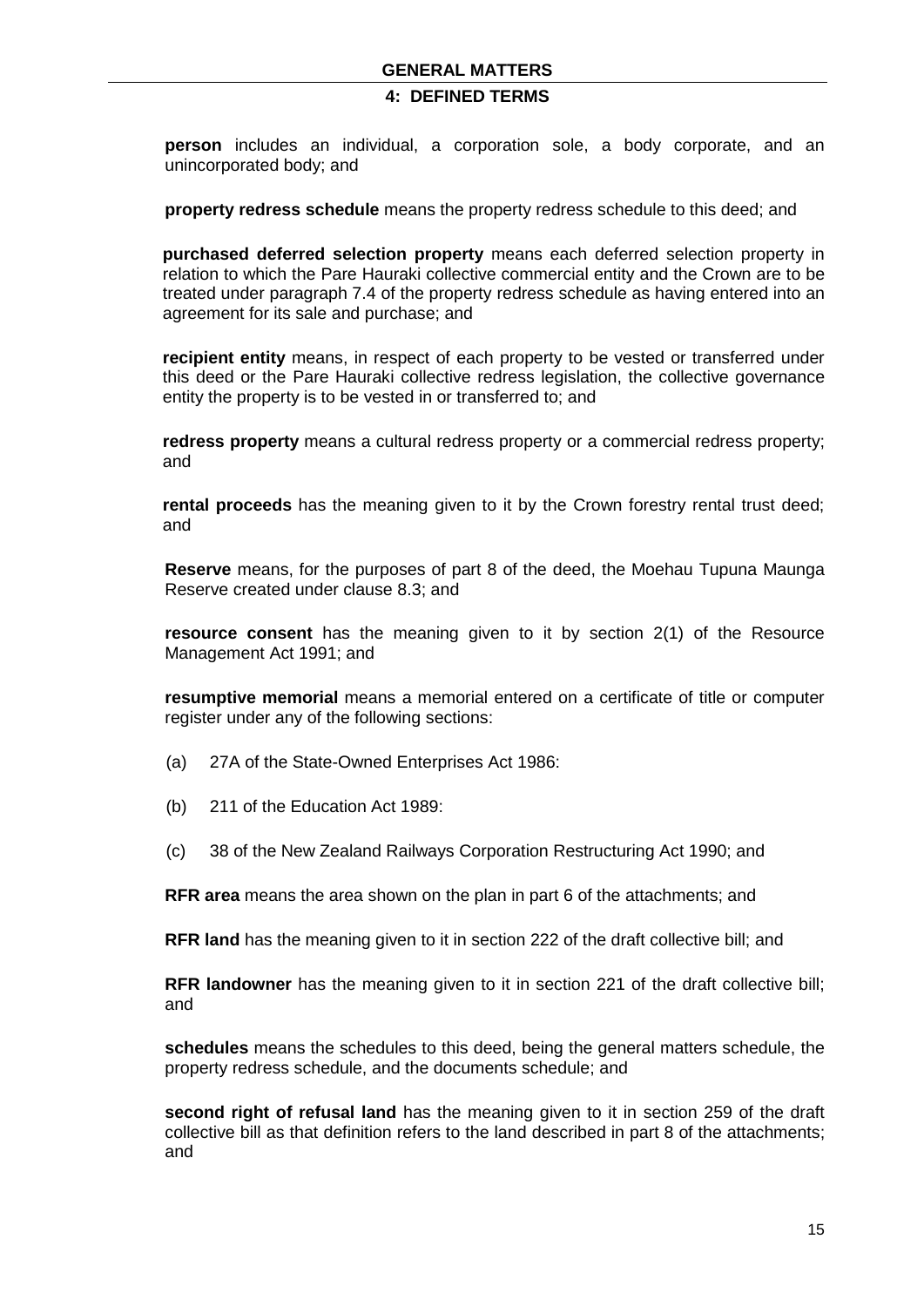### **GENERAL MATTERS**

# **4: DEFINED TERMS**

**settlement date** means the date that is 60 business days after the date on which the Pare Hauraki collective redress legislation comes into force; and

**Statement of Pare Hauraki World View and Programme for a Culture of Natural Resource Partnership** means that statement set out under part 4 of the deed; and

**statutory acknowledgement** has the meaning given to it by section 48 of the draft collective bill; and

**Tauranga Moana** has the meaning given to it in clause 2.29 of the Tauranga Moana Iwi Collective Deed; and

**Tauranga Moana Framework** means the framework described in the legislative matters schedule to the Tauranga Moana Iwi Collective Deed; and

**Tauranga Moana Iwi Collective** and **TMIC** mean the Tauranga Moana Iwi who comprise:

- (a) Ngā Hapū o Ngāti Ranginui; and
- (b) Ngāi Te Rangi; and
- (c) Ngāti Pūkenga; and

**Tauranga Moana Iwi Collective Deed** means the deed signed by the Crown, the trustees of the Ngā Hapū o Ngāti Ranginui Settlement Trust, the trustees of the Ngāi Te Rangi Settlement Trust, the trustees of the Te Tāwharau o Ngāti Pūkenga Trust and the Tauranga Moana Iwi Collective Limited Partnership dated 21 January 2015; and

**tax** includes income tax and GST; and

**taxable activity** has the meaning given to it by section 6 of the Goods and Services Tax Act 1985; and

**taxable supply** has the meaning given to it by section 2 of the Goods and Services Tax Act 1985; and

**tax indemnity** means an indemnity given by the Crown under part 1 of this schedule; and

**transfer value**, in relation to –

- (a) the licensed land or a commercial redress property, means the transfer value provided in parts 4 and 5 of the property redress schedule (as is appropriate) in relation to that property; and
- (b) a deferred selection property, has the meaning given to it in part 11 of the property redress schedule; and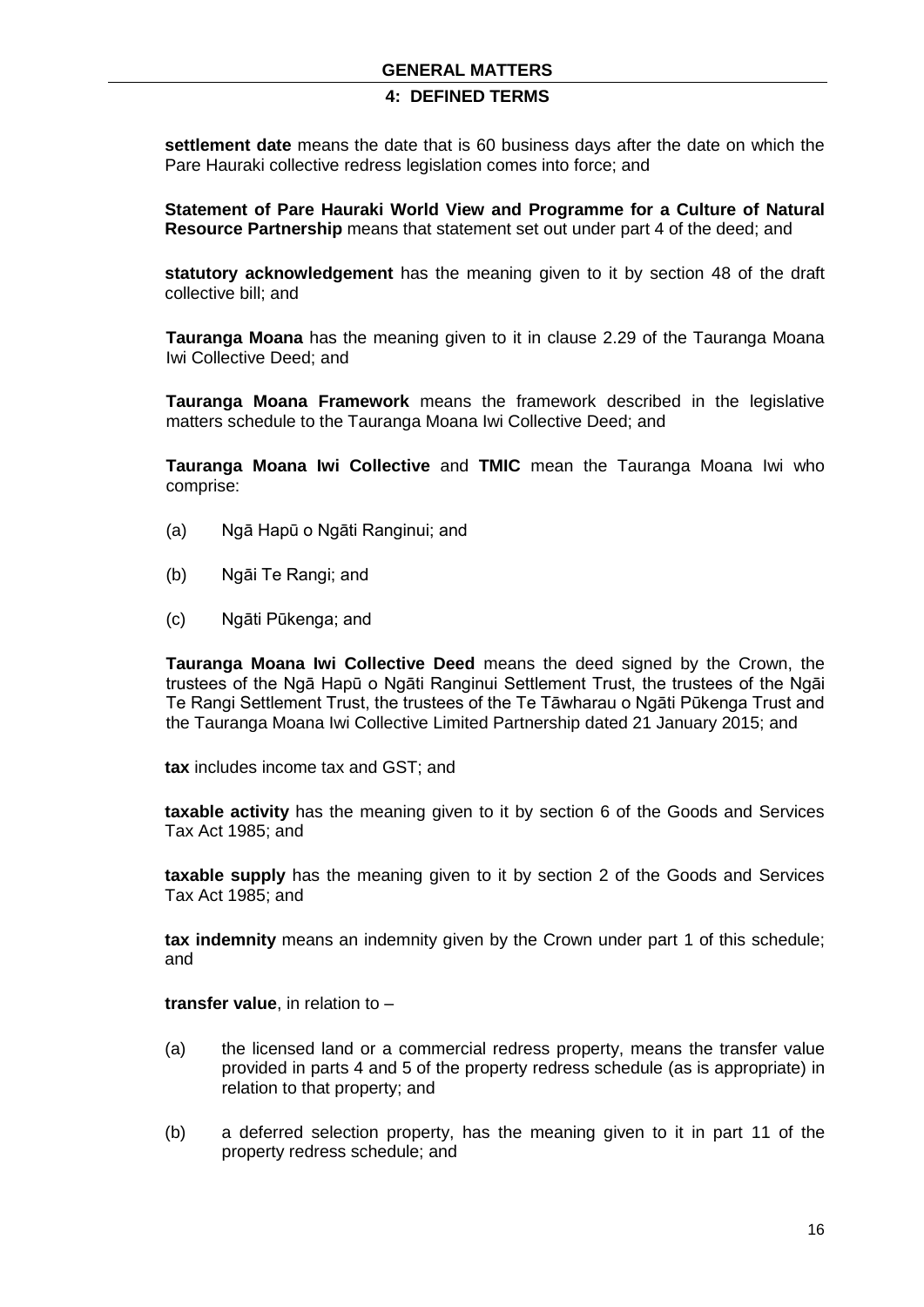**Te Tiriti o Waitangi / the Treaty of Waitangi** means the Treaty of Waitangi as set out in schedule 1 to the Treaty of Waitangi Act 1975; and

**TSP settlement date** means, in relation to –

- (a) the licensed land or a commercial redress property, the settlement date; and
- (b) a purchased deferred selection property, the DSP settlement date (as defined in part 11 of the property redress schedule) for the property; and

**vesting**, in relation to a cultural redress property, means its vesting under the Pare Hauraki collective redress legislation; and

**Waitangi Tribunal** means the tribunal established by section 4 of the Treaty of Waitangi Act 1975; and

**writing** means representation in a visible form and on a tangible medium (such as print on paper).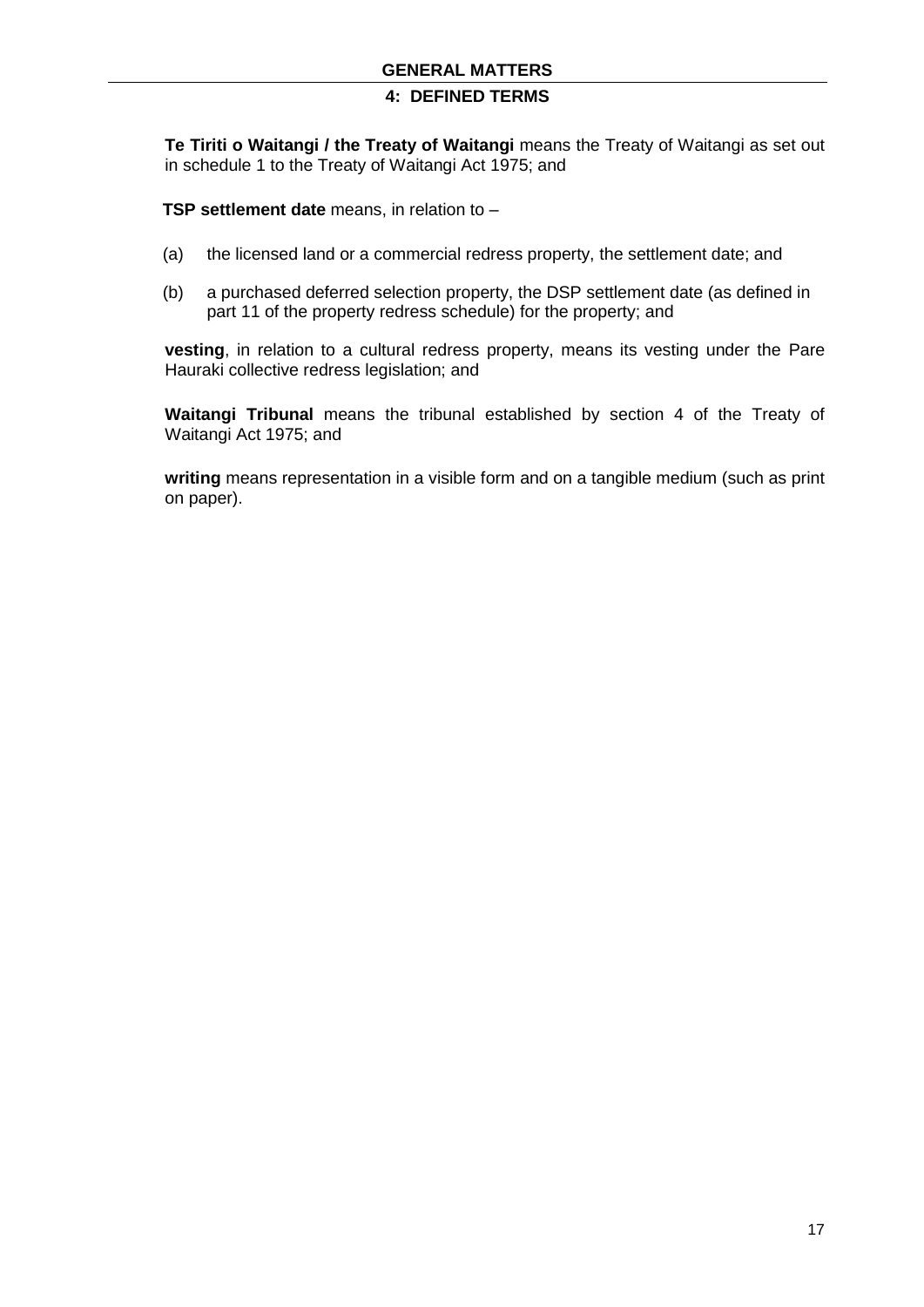# **5 INTERPRETATION**

- 5.1 This part applies to this deed's interpretation, unless the context requires a different interpretation.
- 5.2 Headings do not affect the interpretation.
- 5.3 A term defined by
	- 5.3.1 this deed has the meaning given to it by this deed; and
	- 5.3.2 the draft collective bill, but not by this deed, has the meaning given to it by that bill, where used in this deed.
- 5.4 All parts of speech, and grammatical forms, of a defined term have corresponding meanings.
- 5.5 The singular includes the plural and vice versa.
- 5.6 One gender includes the other genders.
- 5.7 Any monetary amount is in New Zealand currency.
- 5.8 Time is New Zealand time.
- 5.9 Something, that must or may be done on a day that is not a business day, must or may be done on the next business day.
- 5.10 A period of time specified as
	- 5.10.1 beginning on, at, or with a specified day, act, or event includes that day or the day of the act or event; or
	- 5.10.2 beginning from or after a specified day, act, or event does not include that day or the day of the act or event; or
	- 5.10.3 ending by, on, at, with, or not later than, a specified day, act, or event includes that day or the day of the act or event; or
	- 5.10.4 ending before a specified day, act or event does not include that day or the day of the act or event; or
	- 5.10.5 continuing to or until a specified day, act, or event includes that day or the day of the act or event.
- 5.11 A reference to –